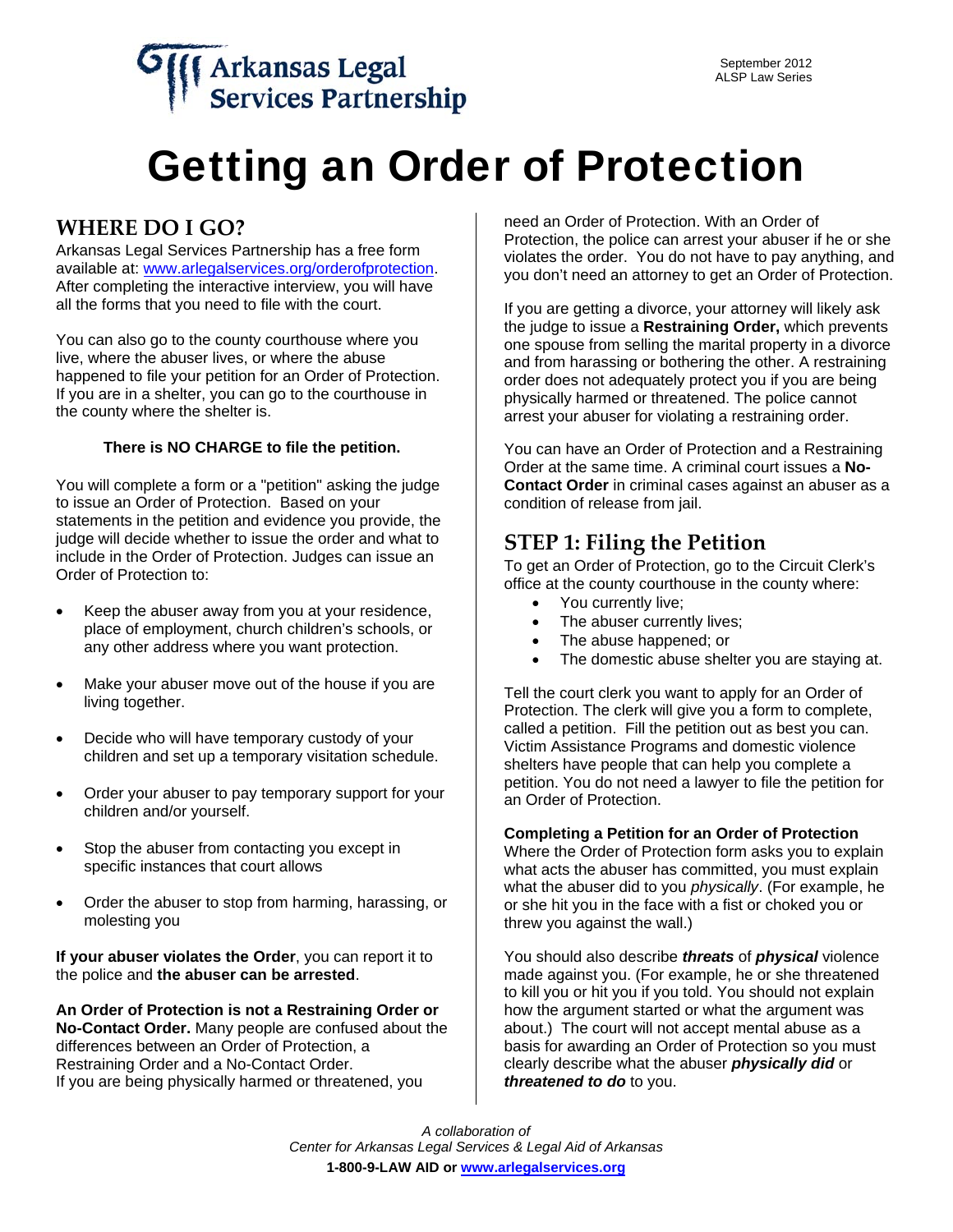## **Arkansas Legal Services Partnership**

You will not be asked to pay anything to file the petition for an Order of Protection or for the sheriff to serve your abuser with the order. The judge will decide later who will pay any fees. Generally, the judge will make the abuser pay. However, if you do not attend the hearing or provide false information, the judge may make you pay the costs of filing the petition and service. It is important to attend all scheduled hearings and tell the truth.

**Your petition must be notarized**. You will need picture identification to show the notary in the clerk's office.

### **STEP 2: A Temporary Order**

After you give your completed petition to the clerk to file, the clerk will give the petition to the judge to review it. This may happen while you wait or the clerk may tell you to come back later. If the judge decides that you have shown enough information in your petition, the judge will grant a Temporary Order of Protection (also called a Temporary Order or Ex Parte Order). Sometimes the judge will have questions about your petition.

The judge might say that you did not give enough information in your petition to grant an Order of Protection. If this happens, you have the right to have a hearing to explain to the judge in person why you need this order. You may have to ask the clerk to set the hearing. In some rural counties, you may have to go to another county for a hearing. In the meantime, you will not have an Order of Protection.

It is important to give the judge all of the information available in your written petition. Tell the judge what you need in your petition. You may ask that the judge:

- **Leave your home and business addresses off of the petition** that will be given to your abuser
- **Decide who will have custody of the children and set up a visitation** schedule while the Temporary Order of Protection is in effect
- **Order your abuser to pay child support** if he or she is the parent of your children (It is rare that judges will order child support in a temporary order)
- **Order temporary possession of the residence**
- **Allow you to get personal items** from your home
- **Order local law enforcement to go with you** to get personal items or tell your abuser to leave

If the judge gives you a Temporary Order of Protection, make several copies of the signed order. If the Order includes your children, take copies of the Order to their school or daycare. Keep a copy of the Order of Protection with you at all times. If you call the police because your abuser is violating the order, the police will ask to see the order.

If your abuser violates the Temporary Order of Protection by coming to your house, work, or any other address that is listed in the order, call the police and tell them you have an Order of Protection in effect. The police can arrest your abuser for violating the Order of Protection. The police cannot arrest your abuser for violating an Order of Protection until it has been served.

### **STEP 3: Extending the Order**

The Temporary Order of Protection is valid for no more than 30 days from the date it is issued. Your abuser will be served with a copy of the petition, the Order of Protection, and a summons that tells him or her when to come to court.

Within the 30 days, a hearing will be held so the judge can decide whether to extend the Temporary Order of Protection. *You must attend this hearing*. At the hearing, both sides will be allowed to tell their sides. Both you and your abuser will be allowed to present evidence and witnesses to support your story. Evidence may include medical records, police reports, and photographs of any visible marks left by the abuser. Both sides will have a chance to question each other or any witnesses.

When the judge has heard both sides, he or she will make a decision on whether to extend the Order of Protection. The judge may stop the Order of Protection granted on an emergency basis if he or she does not believe you have shown you are in danger of imminent physical abuse or the judge may extend it for up to two years (or a shorter period). At the end of this period, you may ask the court for another extension as long as you meet the requirements.

You do not have to have a lawyer to represent you at this hearing. However, if your abuser has an attorney, you may want an attorney to represent you.

If your abuser does not appear at the hearing, the court may enter the Order after you tell your story. Because your abuser knows you will be going to court for the hearing, you may want to call the judge's bailiff and ask him or her to escort you in and out of the courthouse.

*A collaboration of Center for Arkansas Legal Services & Legal Aid of Arkansas*  **1-800-9-LAW AID or www.arlegalservices.org**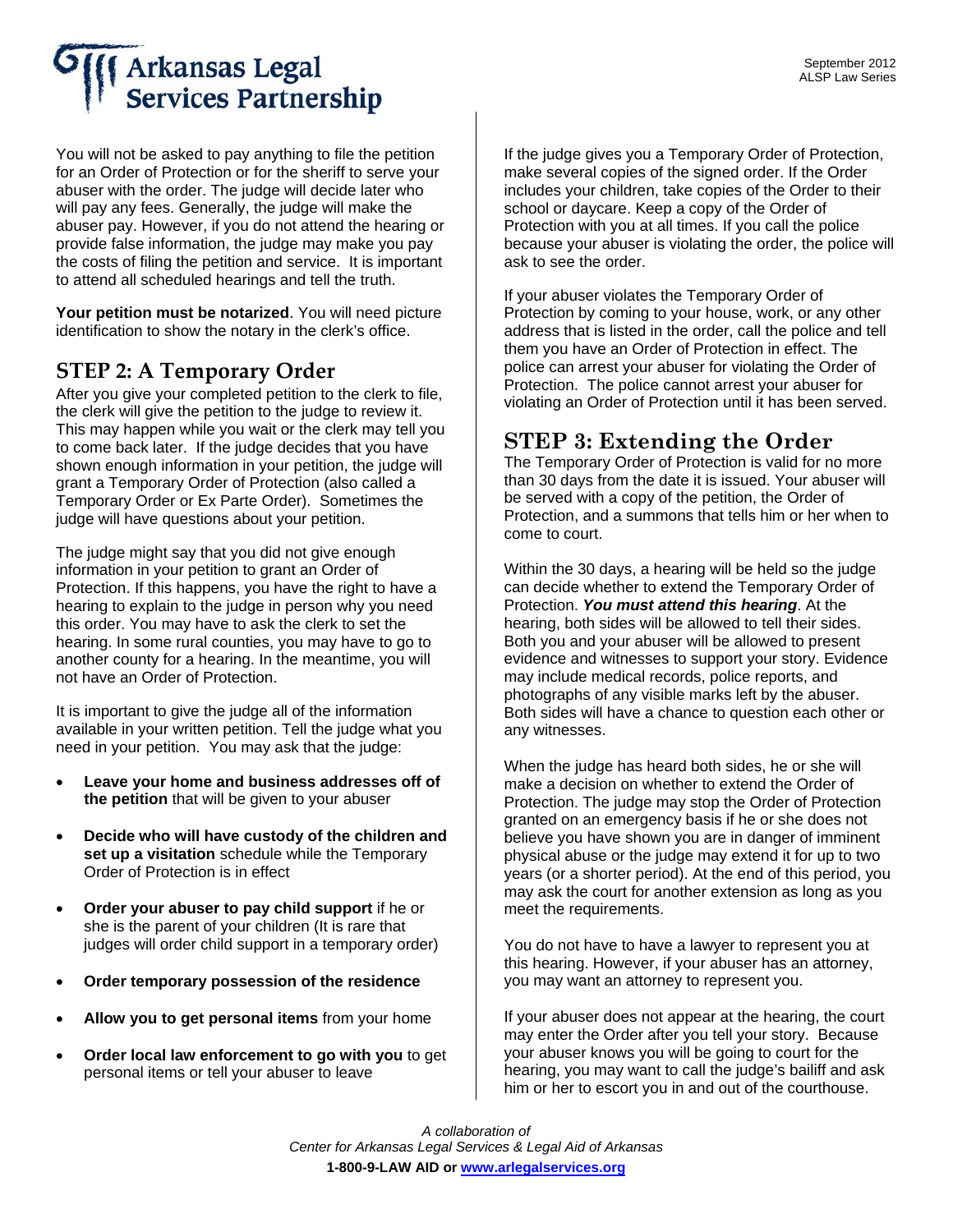## **Arkansas Legal Services Partnership**

If the judge decides to extend the Order of Protection, then other issues may also be addressed at the hearing.

- Decide who will have custody of the children and set up a visitation schedule while the extended Order of Protection is in effect
- Order your abuser to pay child support if he or she is the parent of your children, and possibly support to you, if you are married to him or her.
- Order temporary possession of the residence
- Allow you to get personal items like clothing and medications
- Order local law enforcement to go with you to your residence to get personal items or tell your abuser to move out
- Order your abuser to pay court costs/attorney's fees.

**Ask the clerk for a signed copy of the Order of Protection and keep it with you at all times**. You will need to provide copies to your children's school or daycare if they are included in the Order of Protection. Keep copies in places where you might need it.

## **FREQUENTLY ASKED QUESTIONS**

**Can the Order of Protection be enforced in a county other than where it was issued?** An Order of Protection issued in one county is enforceable in all other counties in Arkansas and throughout the U.S.

**Will my abuser see what I wrote in the petition?** Yes. When the abuser (also known as the respondent) is served with the Temporary Order of Protection, he or she will also receive a copy of the petition where you explained why you need an Order of Protection. You may ask the judge to remove your address from the petition.

**How much does it cost?** You will not have to pay anything to file the petition for an Order of Protection or have the Order of Protection served on your abuser. When the court has the final hearing on the Order of Protection, the judge may order fees to be paid for filing, service and court costs. The judge will order your abuser to pay all costs. There are only two situations when you could be charged any fees, service or court costs: (1) if the judge finds that you provided false information in the petition or (2) if you do not to attend the hearing.

**How will I know if the Order of Protection has been served?** You will need to stay in touch with the sheriff until the Order of Protection is served. If you keep the Temporary Order of Protection with you at all times, it can be served on the spot if your abuser is threatening you and you have to call the police.

**Am I allowed to have contact with my abuser prior to the hearing?** While the temporary order only applies to the abuser, initiating contact with your abuser may indicate to the court that you are not truly afraid for your safety. If you need to get personal items left behind, ask the court to order the police to go with you. If your minor children will visit their father, you may ask a third party do the exchange so you do not have to have contact with your abuser. If this is not possible, consider meeting at a safe location, such as the local police station.

**What if the abuser is not served with court papers prior to the hearing?** Even if the abuser is not served, you must still appear at the scheduled court date. The case will most likely be continued (or postponed), but your temporary order will remain in effect. If you do not appear, your temporary order will be dismissed and you may be ordered to pay court costs.

**How do I prepare for the hearing?** You need to be prepared to tell the court everything that has happened and why you need protection. You need to bring any witnesses or documents that support what you will say. If you can, bring:

- **Witnesses** who have seen violence or heard threats made by your abuser.
- **Police reports**. Report any domestic abuse incident to your local law enforcement as soon as possible and then get a copy of the police report. This is important because it backs up what you are saying and makes an official record of the abuse.
- **Pictures of any visible injuries**. Take pictures when you have visible injuries inflicted by your abuser. These give the court evidence to back up your side of the story.
- **Medical or hospital records** related to your abuse.
- Wear formal clothes. You should wear your best clothes for court. Do not wear shorts, tank tops, etc.

If you have children under age 18 and are asking for child support, also bring any available information you have about the abuser's income (for example, a pay stub or last year's tax returns).

*A collaboration of Center for Arkansas Legal Services & Legal Aid of Arkansas*  **1-800-9-LAW AID or www.arlegalservices.org**